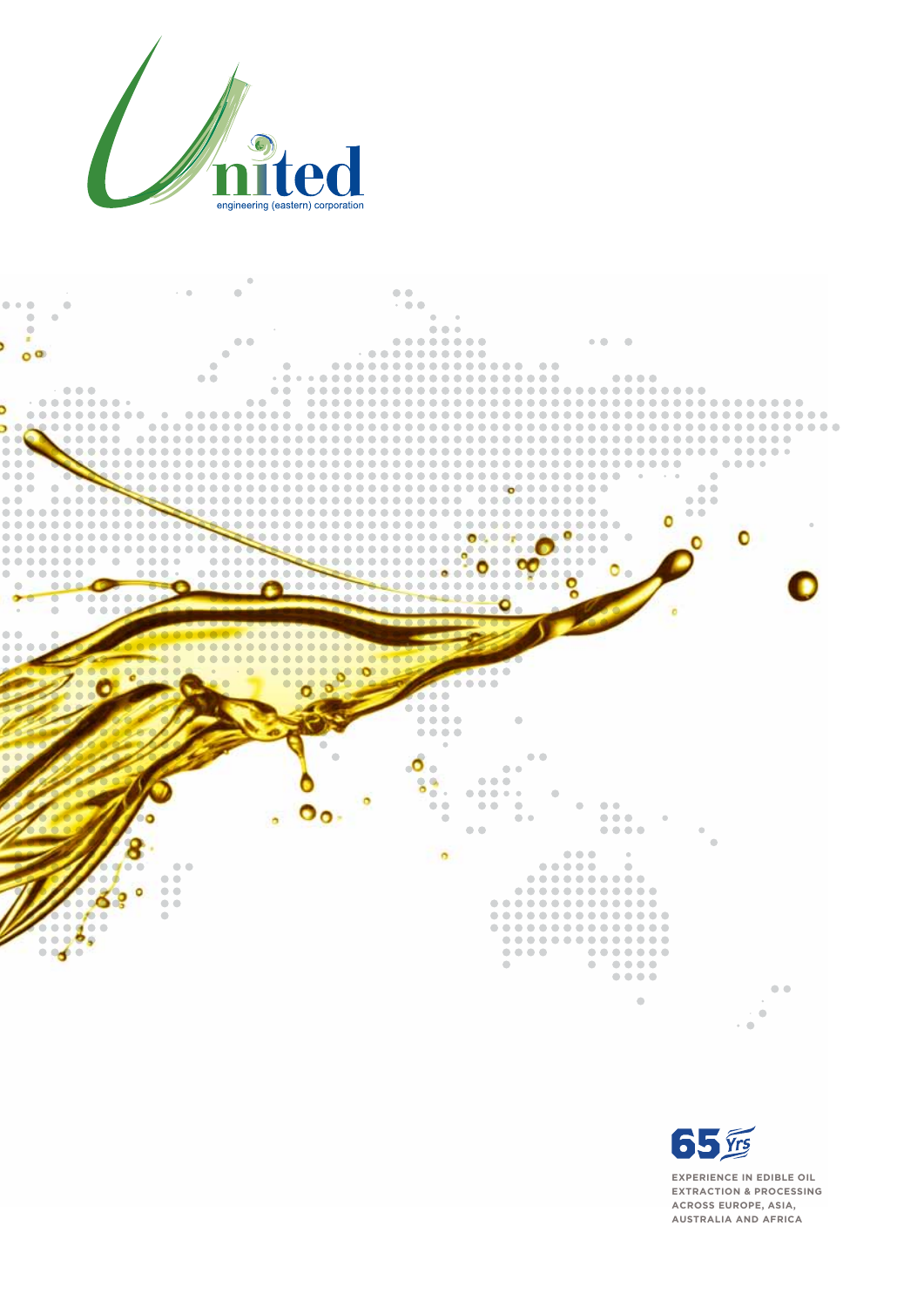Since its foundation in 1951, United Engineering has pursued constant innovation and improvement, ensuring its prominence among equipment suppliers for oilseed processing. Our strength is in aligning businesses, products and services around the needs of our customers.

This strategy is supported by our global experience of design/engineering, manufacturing and installation for oilseed processing.

As a global leader in the design, manufacture and supply of individual machines to complete plants for edible oilseed preparation and pressing, we offer a wide range of customized and standard engineered solutions.

## **R&D**

We innovate to provide the best solutions in each project we undertake.

**Flexibility**

Our teams are on call

to provide the best solutions.



#### **Communication**

We strive to maintain our links with clients for constant innovation.

### **Teamwork**

We are United in all aspects, working as an extension and support system for our clients.

## Your success drives ours

United's differentiation and value as a preferred business partner is delivered through:

- In-depth technical knowledge base resulting from our long history in the industry. We have operations that trace their origins back to early 20th century.
- Commitment to deliver superior customer satisfaction through consistent quality assured products, on-time delivery, industry leading technical and application engineering support.
- Ability to quickly understand varying industry specific customer requirements drawn from our experience supporting customers.
- Global footprint positioning us to support you as your business expands regionally & globally.
- Commitment to long term business relations, founded on strong business ethics.



**experience in Edible Oil Extraction & Processing Across Europe, asia, australia and africa**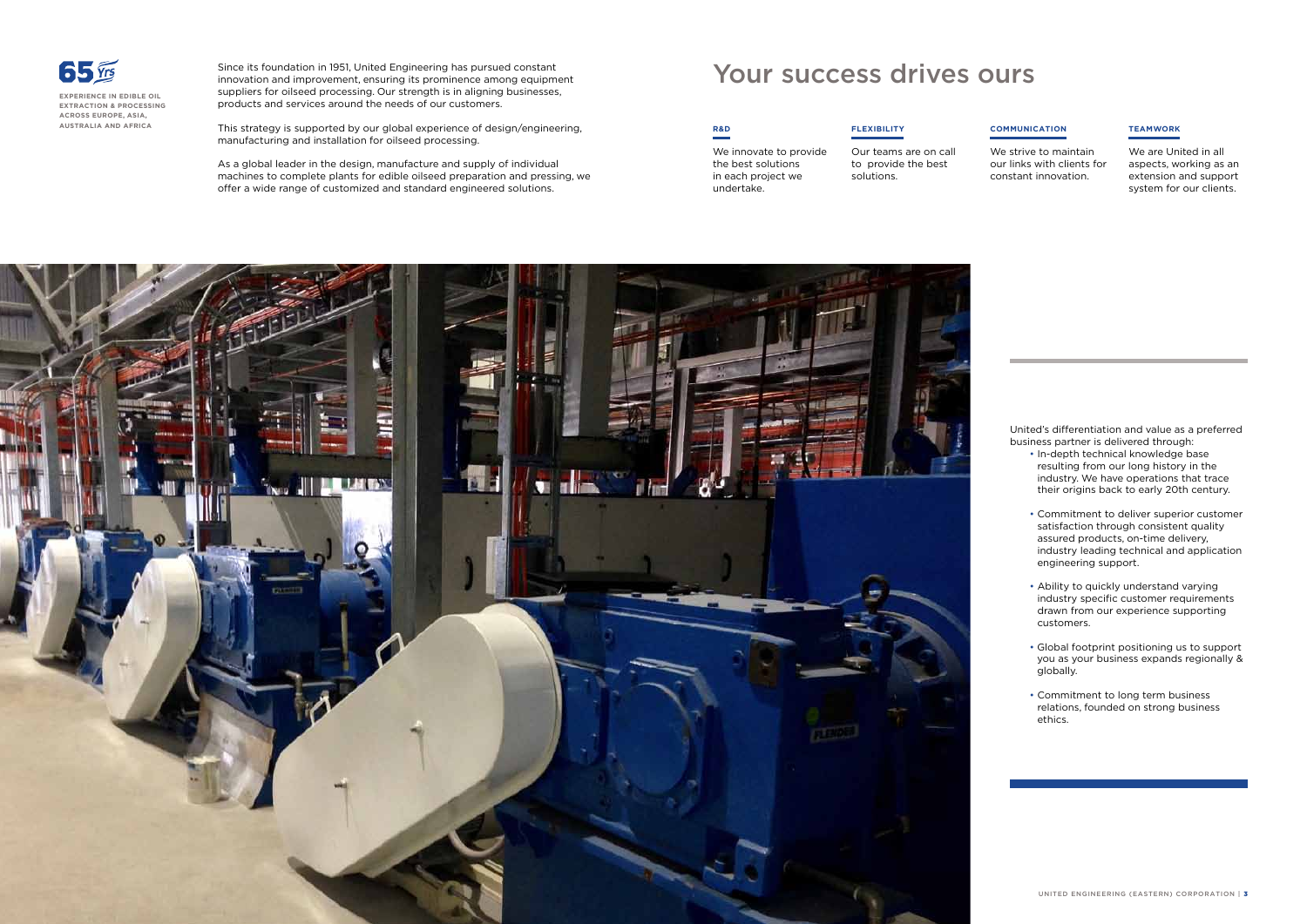# Proven processing technology



## Engineering, procurement and construction

Preparation is the process of ensuring that the raw material is treated mechanically and/or thermally to ensure that maximum pressing efficiency and excellent quality of oil and meal is obtained.

Every step in preparation of seed prior to pressing is critical.

United Engineering provides solutions for all oil bearing seeds, and processes from weighing, cleaning, de-stoning, dehulling, cracking and or flaking.

We understand that each seed needs to be treated specifically, so that you get

the most out of your seeds.



- Vertical Multistage Conditioners
- Indirect Heating of Seed
- Excellent Heat Transfer
- Specially Designed Agitators Ensures Uniform Treatment of Seed
- Adjustable Level and Retention Time Using Pneumatic Controls

- Facility of Moisture Addition Using Live Steam
- Aspiration System for Moisture Removal
- Feed And Discharge are Well Controlled.
- Easy to Operate and Control
- Pressure Tested and Certified
- Independent from the Press

## Conditioning of Seed

United offers general contracting services for agro based projects such as edible oil extraction, refining, oleo-chemical plants, renewable energy plants as well as food processing plants.

From the inception of a project to the full turnkey post commissioning, we can support you. The business focusses on:

- Design and Process Engineering
- Complete Engineering, Procurement and Construction (EPC)
- Partial EPC
- Electro-Mechanical Contracting

United offers projects, which are built with best practises, followed across the globe and within schedule and budget.

#### **Edible Oil**

Seed Processing Plants Mechanical Pressing Plants Solvent Extraction Plants Edible Oil Refining Plants

#### **Pipeline & Liquid Handling**

Storage For Edible Oil, Chemicals, WATER Pipelines

#### **Oleo Chemicals**

Fat Splitting Plants Bio Diesel

#### **Food Processing Plants**

Pasta Production Plants Fruit Juice Plants Vegetable Dehydration Plants Dessicated Coconut Plants

**Utilties**

Steam generation and distribution WATER COOLING PROJECTS Nitrogen generation and distribution.

#### **Areas of Expertise**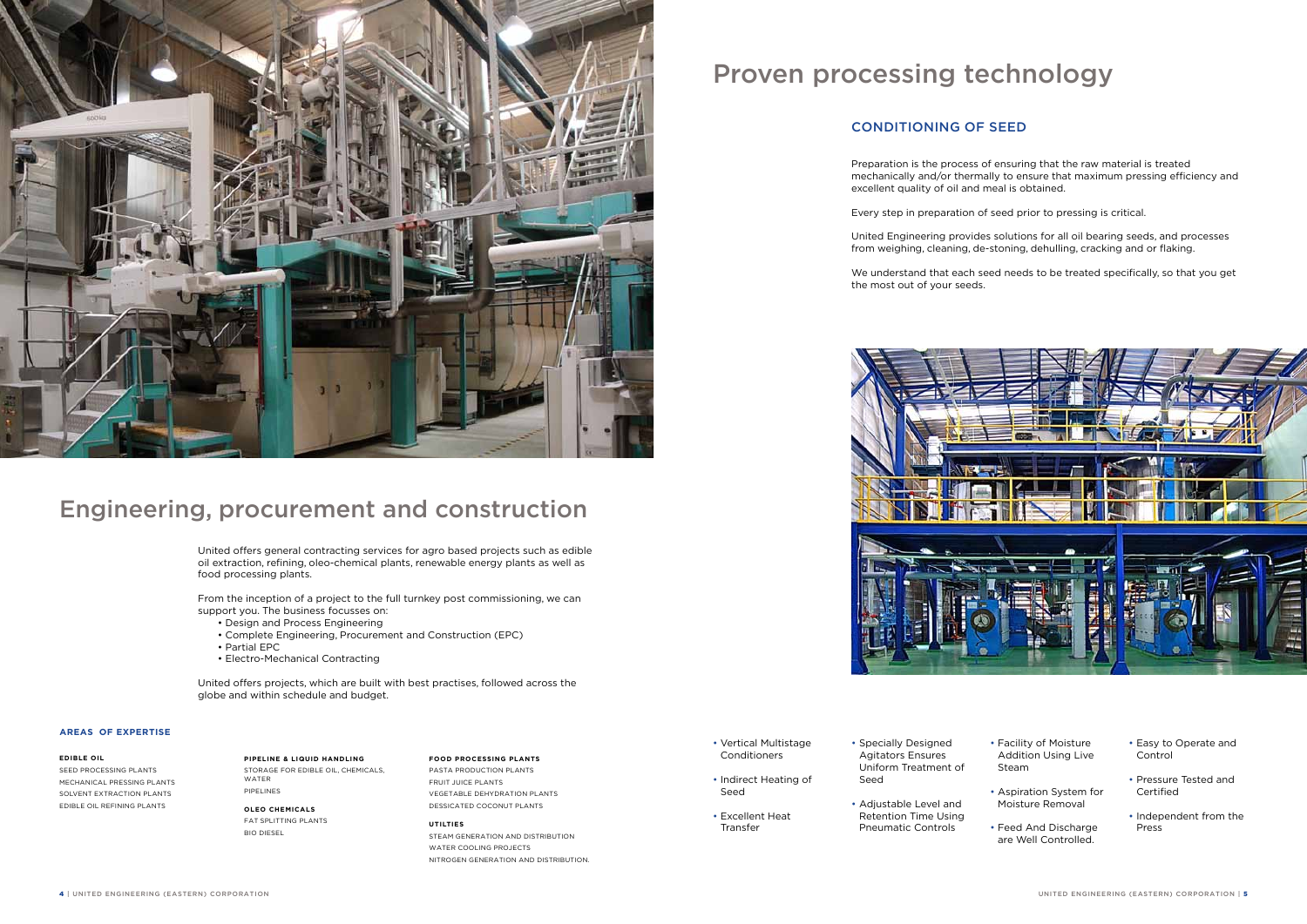United presses can be used for various oilseeds , such as peanut, canola, rapeseed, sunflower, soybean, sesame, cottonseed, corn germ, jatropha, pangomia etc

in the removal of oils and foots from the oil tray.

#### **9. Cake Breaker**

Cake breaking knives, which disintegrate the cake while it is hot, can be installed. The rotating cutter has a stationary profile. In the case of pre-pressing the extractability of cake increases and in full pressing it helps reduce load on the cake cooling system.

#### **10. Shaft Tensioning Tool**

The tool is hydraulically operated and specially designed for the EX Series. It ensures that once the worm assembly has been installed the space between the worms and collars are reduced to the minimum.

#### **11. Barring Motor**

Using the frequency drive, the barring application ensures the press can be emptied

without opening the chambers.

## **12. Wear Parts Quality**

All wear parts are hardened with unique hard facing techniques. Quality controlled welding procedures ensure longer life spans. Worm assembly and cage bars can last entire seasons.

#### **13. Ease of Maintenance**

Hooks are provided on the side of the main body, so the opening of the cage and attaching it to the main frame to change bars is easier. No pressure is required to remove the worm assembly.

#### **14. PLC Controls/AC Drive**

Frequency drives on the main motor are used to precisely control the speed of the press. It can also be used as a barring application and helps in power saving.

#### **1. Body**

The main frame is constructed with high tolerance levels and designed to absorb all types of forces associated with screw pressing.

#### **2. Drive**

Gearboxes are sourced from leading manufacturers, guaranteeing reliability and efficiency. They can withstand higher radial and axial loading and are supplied with water/air cooling or heating systems. The gearbox is belt driven for flexible operating speeds or with AC drives where extreme precision is desired.

#### **3. Thrust bearing housing**

The design is specific to the high thrust loads in the press.

#### **4. Main Worm Shaft**

Forged from special alloy steels to withstand high torque loads, the shafts can be easily removed without disturbing the drive section.

#### **5. Worm Assembly**

Every application and raw material requires a specific worm design. Six decades of intensive R&D and special hardening techniques help us ensure maximum extraction efficiency.

#### **6. Chamber/Cages/Lining Bars**

The cage splits in a vertical axis and opens to a horizontal plane which eases maintenance and replacement of the lining bars. The lining bars are made from specially hardened alloy steels and are designed for maximum drainage.

#### **7. Feed Control**

The press has a horizontal and vertical feeder. A PLC controls the feed into the press depending on the type of press.

#### **8. Oils & Foots Conveyor**

A separate drive beneath the main press helps

## Engineered for productivity

#### Features of the EX Series

### **Capacities of presses**

| MODEL         | PRE-PRESS<br>TONS/DAY | 2ND PRESS<br>TONS/DAY | <b>MOTOR RATING</b><br><b>KW</b> | <b>CAGE DIAMETER</b><br><b>MM</b> |
|---------------|-----------------------|-----------------------|----------------------------------|-----------------------------------|
| ASHOKA MK III | $25 - 30$             | $12 - 10$             | $22 - 55$                        | 240 X 215                         |
| EX III        | 50-60                 | 25-30                 | 75-110                           | 255 X 230                         |
| EX V          | 75-100                | 40-60                 | 110-132                          | 280 X 255                         |
| EX VII        | 130-150               | 75-90                 | 160-220                          | 305 X 280                         |
| EX VIII       | 150-200               | 100                   | 220-250                          | 330 X 305                         |
| EX X          | 250-300               |                       | 250-300                          | 355 X 330                         |
| EX PREMIUM    | 400-500               |                       | 300-400                          | 400 X 375                         |



## Screw Presses

#### **Small Capacity Oil Presses**

These small scale screw type oil presses are characterised by their high output, excellent build quality that allows continuous operation and ease of use.

## **High Capacity Oil Presses**

The EX Series is designed keeping in mind high outputs with a low cost of operation and maintenance.

#### **COLD PRESSING TECHNOLOGY**

United has successfully designed, manufactured and commissioned cold pressing plants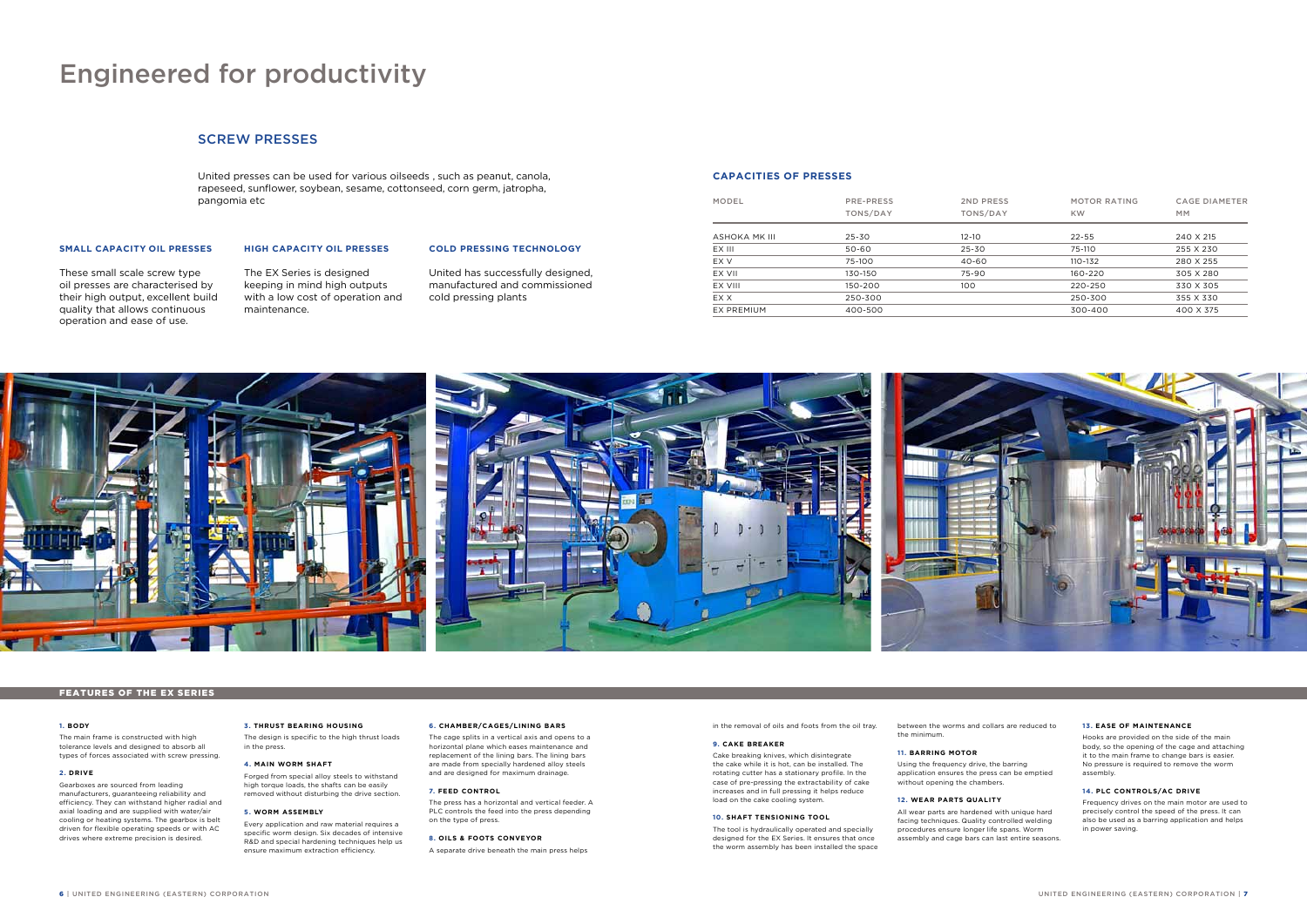# **Q** Thinks?

**STANDARD** 

Cold pressing is a traditional and natural way to produce oil.

United's provides technology to mechanically extract oil from oil seeds efficiently at low temperatures which ensures that the full essence and character of the oil is preserved.

Pressure, temperature and retention time are controlled to obtain the maximum efficiency of extraction.

Processing at low temperatures helps to produce oils with low peroxide values (PV), low free fatty acids (FFA) and natural color of the oil.

Our process ensures that cold pressed oils have all the natural goodness of the oilseeds, low from saturated fats and free from transfats.

If the oil is stored correctly it will achieve an extremely good shelf life.

# Cold pressing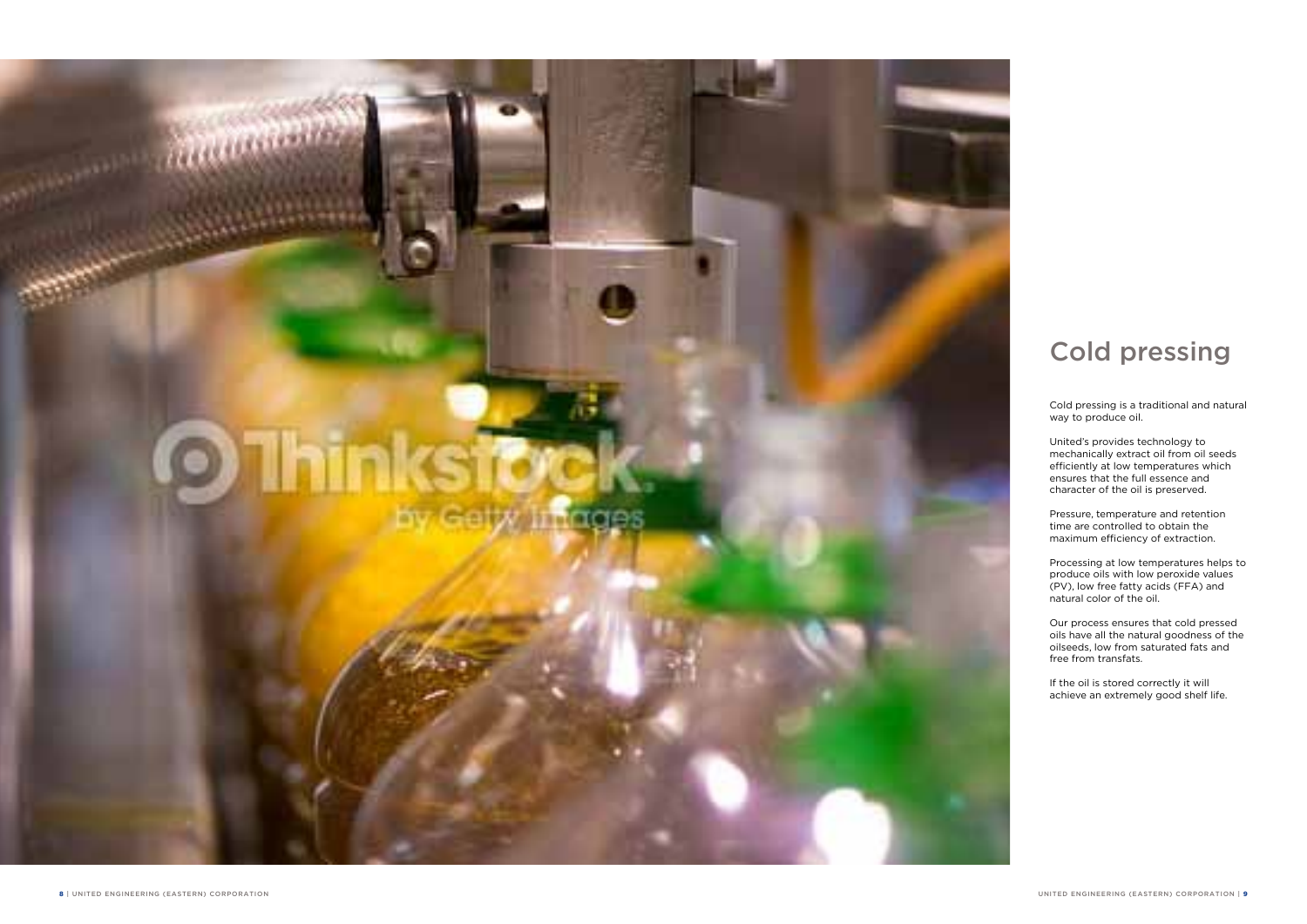United provides complete turnkey solutions from:

- Seed Preparation,
- Mechanical Pressing,
	- Filtration of Oils
	- Handling of Meal.

Our expertise includes supplying complete plants using PLC, SCADA based

systems.



United's range of hammer mills are used in various industries for pre and post grinding operations.

- Available for grinding of different kinds of materials
- High capacity grinding operations
- Flexible in operation
- Specially designed rotary feeder
- Low vibration and sound
- High grade liners to minimize wear
- Beaters are hard faced
- Easy to open and maintain

# Solutions from seed to bottle



# Hammer mills